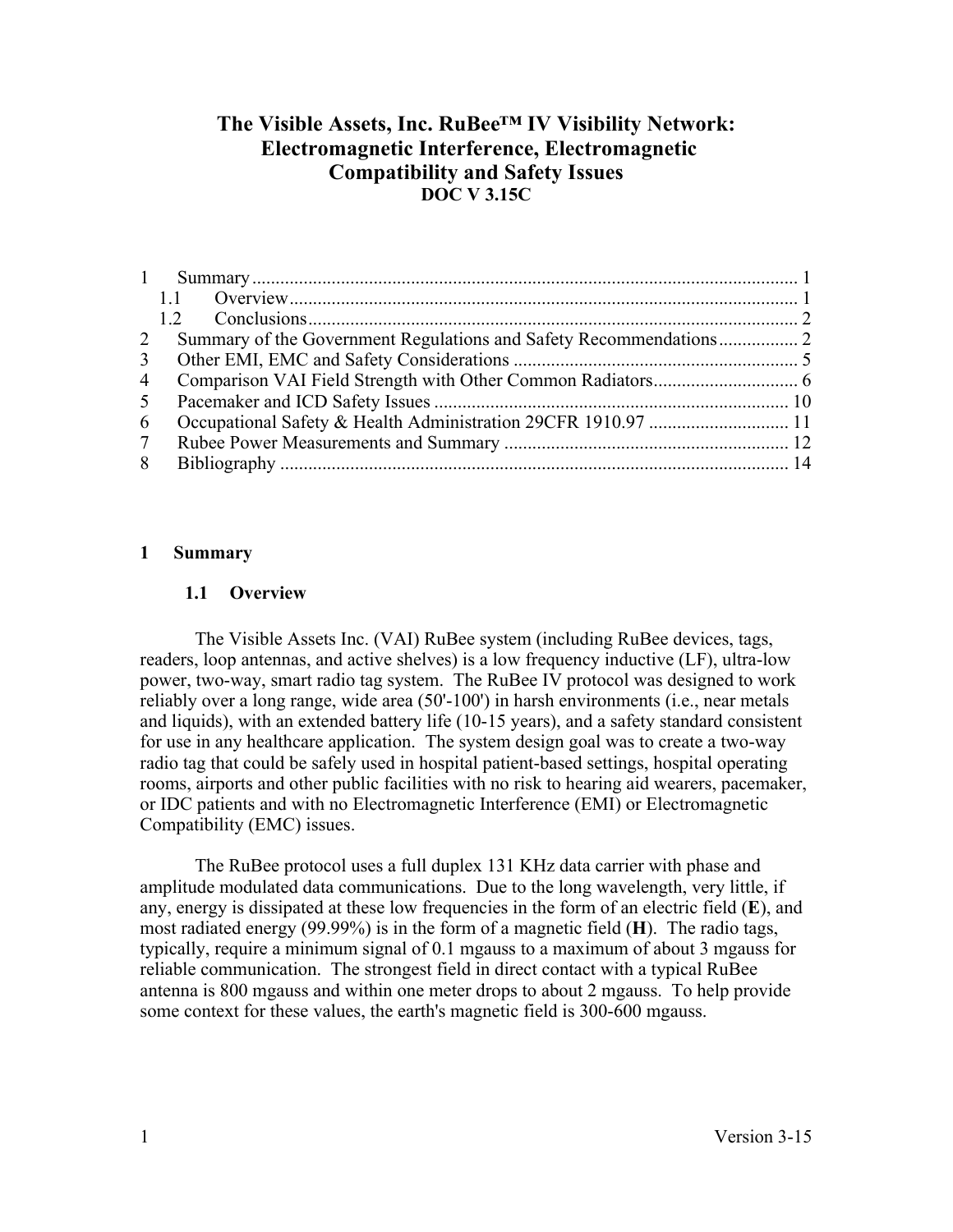# **1.2 Conclusions**

Based on material provided below and an independent laboratory certification under 47CFR15.209 (see **Appendix A**), we conclude that the VAI RuBee protocol:

- 1. Meets FDA, FCC and AHA recommendations for safe use in hospitals, as suggested by 47CFR15.209.
- 2. Has no serious known Electromagnetic Interferences (EMI) or Electromagnetic Compatibility (EMC) issues or safety issues in hospitals, airports, public buildings, homes, or other likely operating environments.
- 3. Has no known effect on biologics, biochemicals or living systems.
- 4. Is below all government and peer-reviewed published specifications for both electric and magnetic fields for safe use near pacemakers, IDCs, and all known medical equipment.

The VAI system radiates far less electric and magnetic power than most appliances found in any home, including vacuum cleaners, drills, hair dryers, power lines, electric blankets, electric stoves, televisions, most fluorescent lighting systems and computers. RuBee tags emit thousands (1,000's) of times less power and RuBee routers emit tens (10's) times less power than airport security systems or anti-theft security systems found in retail stores. In general, one of the major advantages of the RuBee system is that it is ultra-low power and safe in any known setting, yet can work over long ranges as well as around steel and liquids.

# **2 Summary of the Government Regulations and Safety Recommendations**

Many organizations have established safety standards for electromagnetic radiation including the FCC, FDA, OSHA, IEEE, ANSI, IEC, ACGIH, and AHA. Most importantly is the FCC since they regulate use of radio transmitters and issue licenses to operate any radio transmitter in the U.S. The FCC allows for many exemptions at specific frequencies, providing the power that is transmitted is below certain limits. This unlicensed use of the airwaves regulation is known as a "Part 15" exemption.

Unfortunately, no universal electromagnetic field safety standard exists. Government recommendations, and even the units and measurement methods used to specify field strength, vary widely from one organization and one country to another. We provide a brief summary of each regulation and/or known recommendation below with a comparison to the VAI field strength under each regulation or recommendation.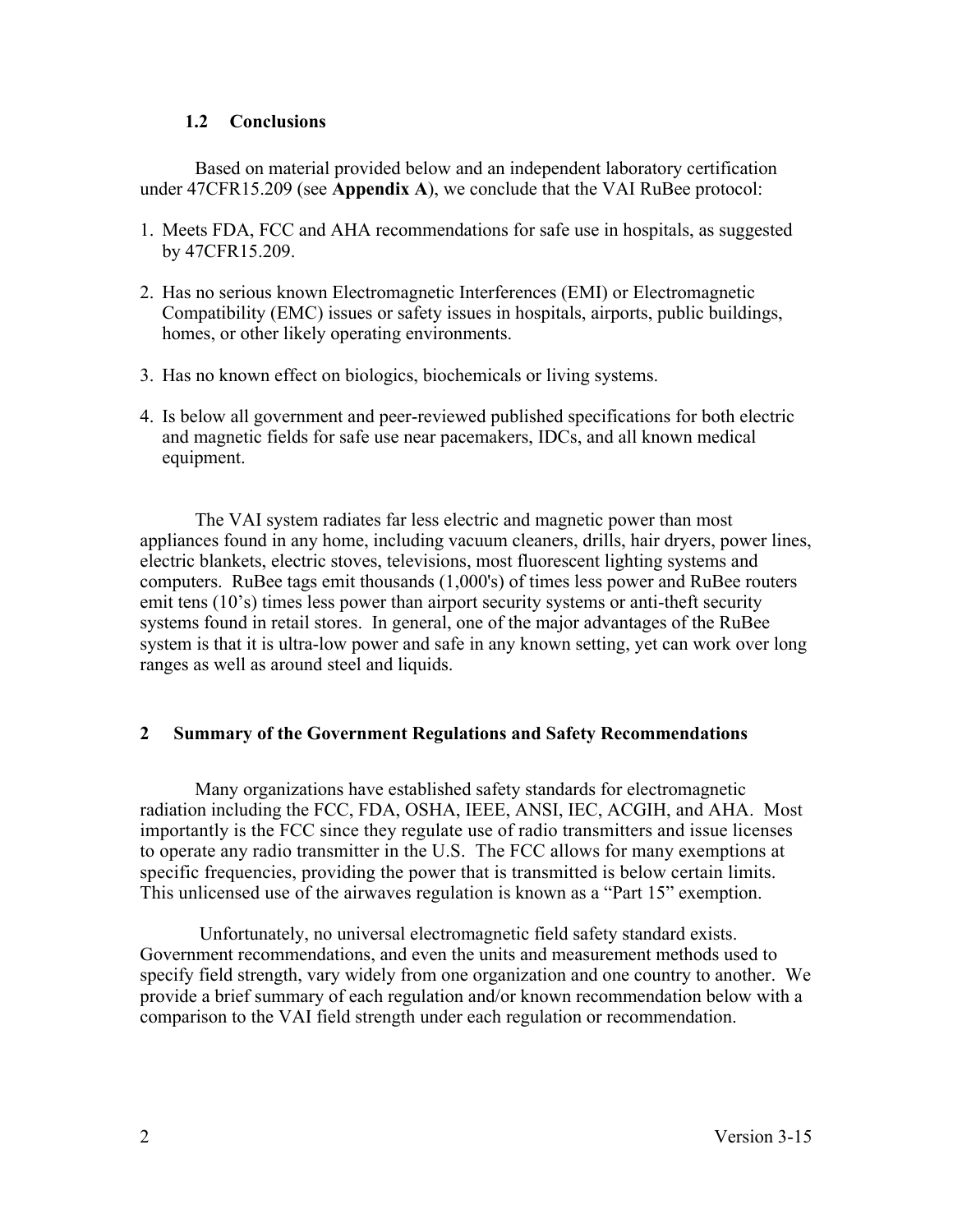- 1. **47CFR15.209** VAI RuBee tags and readers as used on hospital smart shelves have been independently certified (see *Appendix A*) under the FCC Part 15.209, also known as "Part 15" certification, and have a signal strength of 183 uV/m at 30 meters. This means the FCC has, effectively, said we do not need a license to transmit.
- 2. **47CFR18.101-18.311**  47CFR Part 18 is the safety act that defines and limits power for all radio transmitters used in industrial, scientific and medical (ISM) equipment. The VAI system falls into the category of below 1.7 MHz and meets this regulation by virtue of meeting Part 15 certification in "1." (noted above). Specifically, we do not interfere or overlap with any of the prohibited frequency bands listed in 18.303, used for search and rescue or safety frequencies.
- 3. **47CFR2 and 95** Rules allocating new frequencies for wireless medical telemetry, under docket 99-255 dated June 12, 2000. By virtue of Part 15 certification, VAI RuBee systems do not have any power in any of the allocated medical telemetry frequencies.
- 4. **OET Bulletin 56** This document summarizes safety issues related to RF exposure and its use in the workplace, and is an FCC summary reference document for OSHA federal regulations, as well as for EPA regulations (OET Bulletin 56, Questions and Answers about Biological Effects and Potential Hazards of Radio Frequency Electromagnetic Fields, R.F. Cleveland and J.L. Ulcek, Aug. 1999,  $4<sup>th</sup>$  ed.). These safety regulations actually exclude frequencies under 300 KHz, presumably because they have no known risk and, therefore, do not provide any suggested maximum power levels for 131 KHz.
- 5. **ANSI C63** VAI systems meet the recently issued ANSI C63 standard for hearing aids. We have minimal unintentional power in the range used by t-Coil systems or by inductive loops used in t-Coil communication systems. We have not obtained an independent test, but have carried out internal tests and have used selected t-Coil systems to confirm that we do meet ANSI C63. A t-Coil-equipped hearing aid placed in t-Coil mode must be within 8-10 inches of a long-range directional RuBee antenna for audible t-Coil detection, and one to three inches for all other antennas. This noise is similar to noise heard in a t-Coil mode hearing aid when within 10 inches of a CRT or within 10 inches of a fluorescent light ballast. Hearing aids in normal mode (that is, not in t-Coil mode), have no audible effects or other effects near a RuBee antenna.
- 6. **FDA and AHA** As a result of Part 15 certification, VAI systems also meet the 3  $V/m$   $\omega$  1 meter safety standard suggested by the FDA for safe use of RF equipment in hospitals (see Medical Devices and EMI: The FDA Perspective, Don Witters, Jan. 13, 2000). The American Hospital Association has also endorsed this as a safe level. Under our Part 15 certification, the VAI power level at 1 meter is 0.50 V/m, or about 6 times lower than the suggested maximum.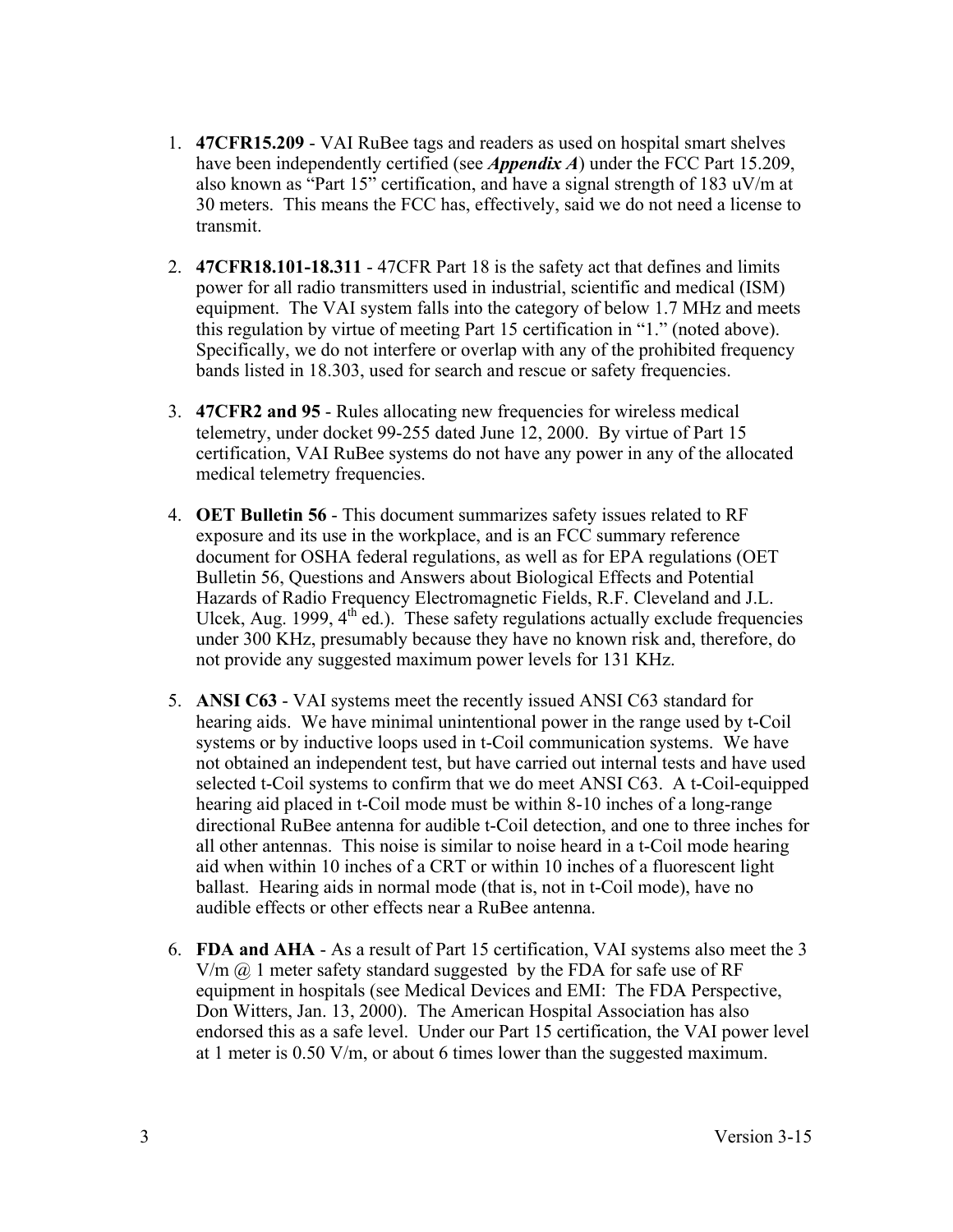- 7. **ACGIH** The VAI system is, typically, below the international standard of 100,000 nT (or 1,000 mgauss) for magnetic fields for safe exposure to wearers of pacemakers and IDC's set by the American Conference of Industrial Hygienists (ACGIH). The VAI average field strength in areas where tags are read is 1-3 mgauss, or 250 to 1000 times less than the standard. The maximum field strength at 8 inches from the antenna is 100-200 mgauss, 5-10 times below the standard. The VAI systems are below published levels that may cause interference (see Hitchcock and Paterson 1994, Harris et. al. 2000, McIvor et. al. 1998, Silny 1998, Boivin et. al. 2003, Frank 2000, Hayes 2000).
- 8. **ACGIH -** The VAI systems are below the international standard of 5,000 V/m for electric fields for safe exposure to wearers of pacemakers and IDC's set by the American Conference of Industrial Hygienists (ACGIH). The VAI average electric field strength in areas where tags are read is from  $100 \text{mV/m}$  to  $1 \text{V/m}$ , about 5000 times less than the recommendation.
- 9. **IEC 60118-4** VAI large area loop antennas are about 50% below the international IEC 60118-4 standard for optimal field strength used in Audio Loop Systems (ALS), which are placed in auditoriums for hearing aid t-Coil wearers. The normal center field strength in the center of the loop is 400mA/m or about 6.2 mgauss. We, typically, have 200 mA/m (about 1-3 mgauss) in the center of any large area loop antennas.
- 10. **IEC 60601-1-2**  The International Standard for medical electrical equipment general requirements for safety and electromagnetic compatibility (EMC), requirements and tests. IEC 60601 has no requirements for intentional radiators with frequencies below 150Khz. The RF EMC requirements it does have refer to standards maintained by country of use with some limits.
- 11. **IEEE STD C95.1 1999** The IEEE standard for safety levels to electromagnetic fields (STD C95.1 1999) sets a maximum level for magnetic fields in the workplace for 131 KHz of 163 A/m (2,047 mgauss). VAI has a maximum field strength at the antenna of about 3.4 times less on direct contact of the antenna and 1,000 less than this level and typical field strength (1-3 mgauss) or -30db (1,000) times less than this level in most typical locations.
- 12. **29CFR 1910.97. OSHA regulation relies on IEEE STD C95.1.** For normal environmental conditions and for incident electromagnetic energy of frequencies from 10 MHz to 100 GHz, the radiation protection guide is 10 mW/cm<sup>2</sup> (milliwatt) per square centimeter) as averaged over any possible 0.1-hour period. This means the following: Power density: 10 mW/cm<sup>2</sup> for periods of 0.1-hour or more. Energy density: 1 mW.-hr./cm<sup>2</sup> (milliwatt hour per square centimeter) during any 0.1-hour period. It does not comment or provide for field strength below 10 Mhz. We assume reduced risk because of the published Specific Absorption Rate (SAR) used by OSHA (see below details.)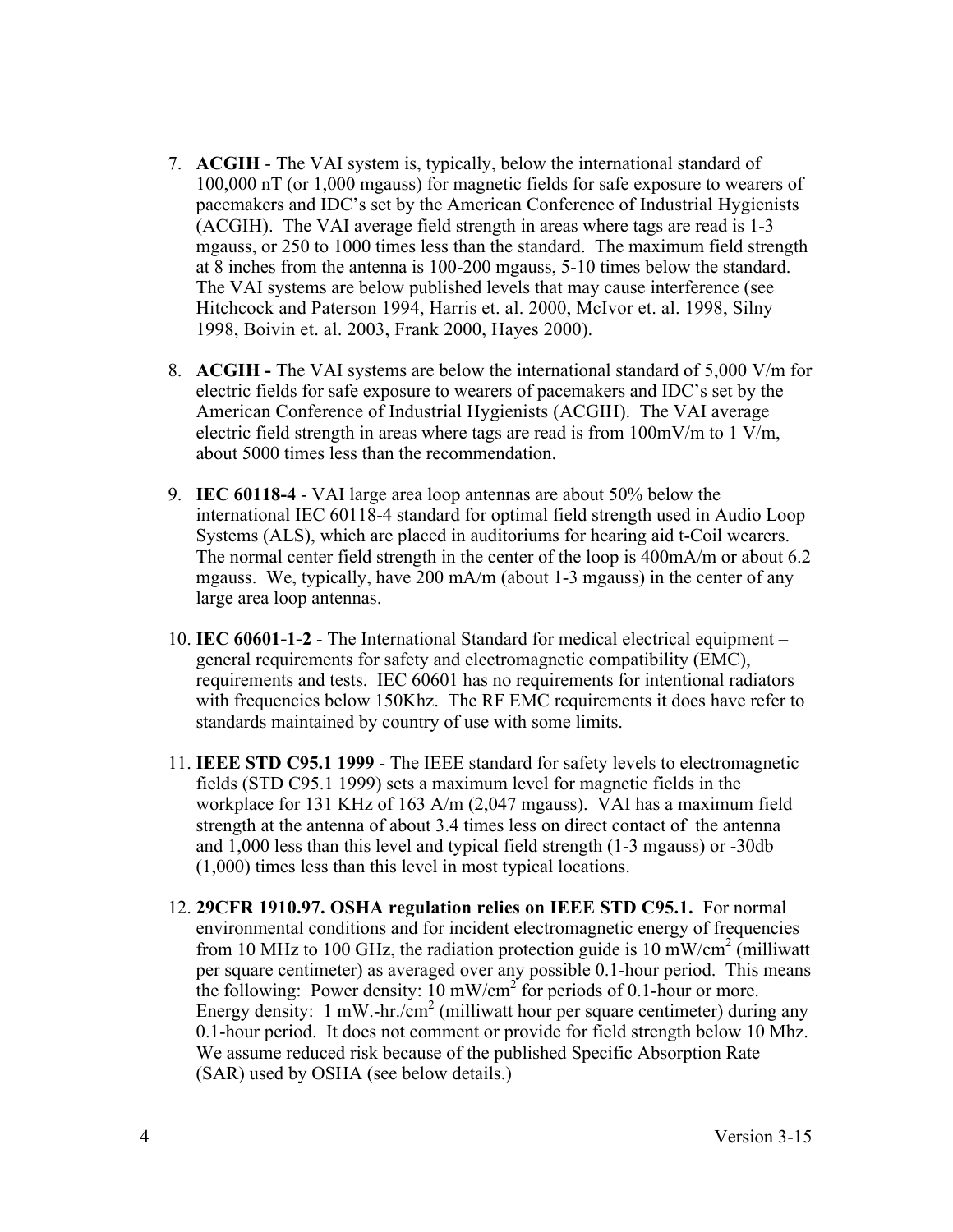# **3 Other EMI, EMC and Safety Considerations**

- 1. Frequencies below 500 KHz have been approved in many medical devices by the FDA for implantation into humans, including use in programming pacemakers, IDC and RF-ID tags, again, emphasizing the general acceptance of devices operating at the below 500 KHz range in a healthcare setting.
- 2. VAI systems (from a previous company) have been in use in retail stores for over 15 years and 100's of millions of consumers have been exposed to these systems. In that 15 year period, not a single untoward event has ever been reported.
- 3. Electronic Article Surveillance (EAS) used in most retail stores to prevent theft have fields as high as 13,400 mgauss at the antennas exposed in the store, with electric fields of 23.8 V/m (Boivin, et al. 2003; Frank et al., 2000; Hayes et al., 2000, and Harris et al. 2000). Over the last ten years, approximately 60 cases have been reported of pacemaker wearers skipping a beat when too close to the vertical. The FDA sent an information letter in September of 1998 saying that risk was low and even the reported events caused little risk to patients, but suggested that cardiologists tell patients with implanted devices to not "hug" or stand too close to the vertical pillars. The VAI systems have field strengths under Part 15; many thousand times lower than any EAS system.
- 4. Metal detectors at airports have been reported to produce signals of 3,000 to over 4,000 mgauss (Boivin, et al., 2003; Frank et al., 2000; Hayes et al., 2000, and Harris et al., 2000) and the same FDA letter issued in September 1998 recommended caution for pacemaker wearers. Again, the VAI systems are many hundreds of times lower power than any of the walk-through metal detectors, including hand-held detectors. The standards for these detectors are (since 9/11) regulated by the Justice Department (NIJ Standard-0601.02) and the FAA, and power ranges appear to no longer be limited to Part 15 standards.
- 5. Electric drills, hairdryers, electric blankets, televisions using a CRT, and computer terminals using a CRT are all known to act as electromagnetic radiators. VAI systems produce magnetic and electric fields many times less than most common household appliances.
- 6. CRT's (computers and televisions) may be affected by AC magnetic fields in the 1,000 mgauss range. We find that the image on a CRT may be distorted if a longrange directional antenna is placed within about 6 inches of direct contact to any CRT. It is not affected by area loop antennas or the active shelves. If an EKG machine were placed on top of an antenna, it might affect the quality of the display.

In short, the signals produced by the VAI system are many hundreds of times lower than the signal produced by walk-through security systems now used at all airports,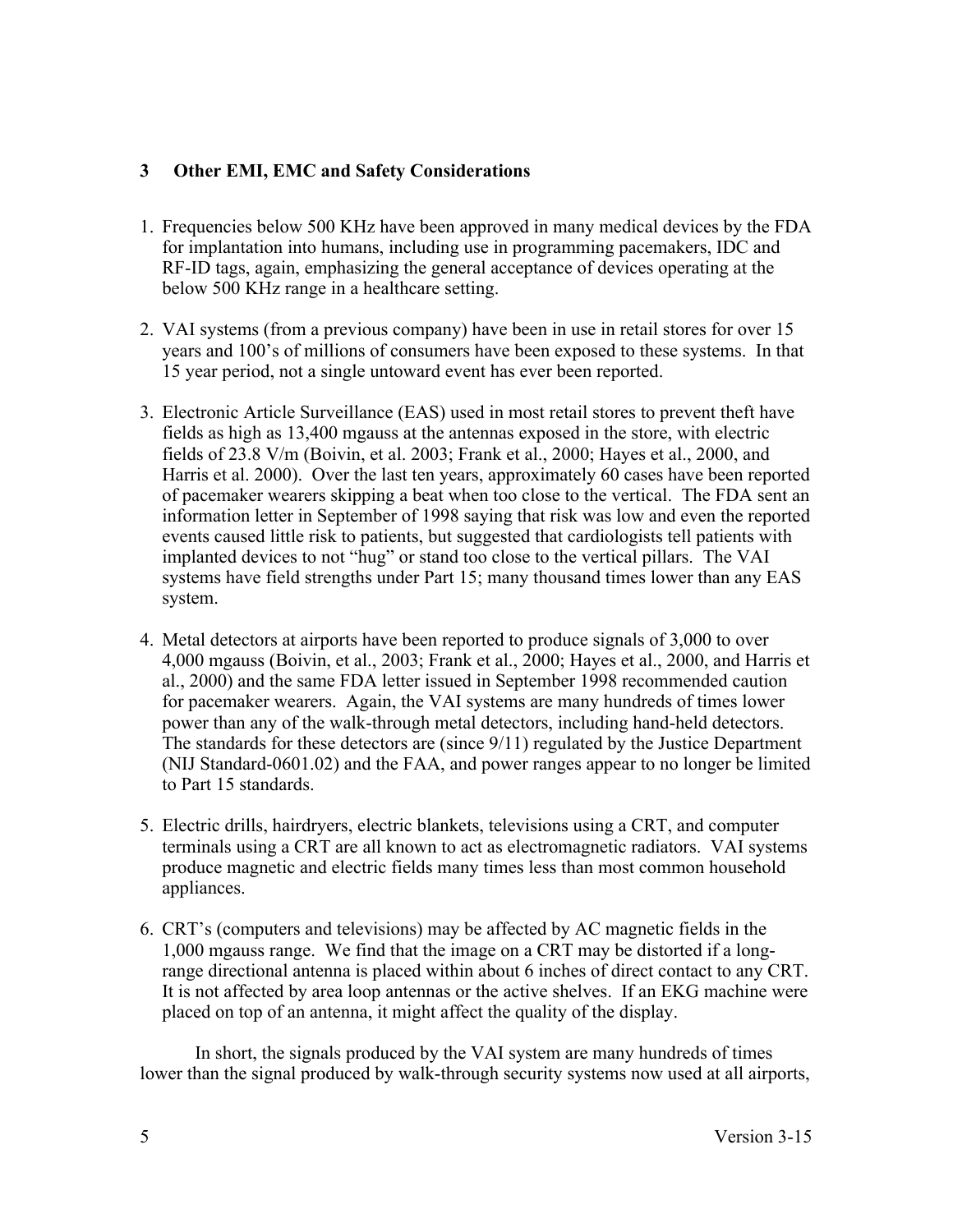and EAS systems used in retail stores. The VAI system produces about the same field strength as a 24-inch TV screen or computer screen, and much less than an electric blanket. Similar systems to VAI's have been in use in retail and other public settings for over two decades without a single reported untoward event.

# **4 Comparison VAI Field Strength with Other Common Radiators**

We have compiled a list of the field strengths given by many common items and compared them to field strengths found in VAI systems. We have converted all readings to North American standard for **H** of mgauss or milligauss.

| Item                        | Field<br>(milligauss) | <b>Distance</b>      | <b>REF</b>     |
|-----------------------------|-----------------------|----------------------|----------------|
| <b>Electric Blanket</b>     | 30-90                 | Surface              | $\mathbf{1}$   |
| Microwave Oven              | $10 - 100$            | Surface              | $\mathbf{1}$   |
| IBM Personal Computer       | $5 - 10$              | Top of Monitor       | $\mathbf{1}$   |
| IBM Personal Computer       | $0 - 1$               | 15" from<br>Monitor  | $\mathbf{1}$   |
| <b>Electric Drill</b>       | 500-2000              | At Handle            | $\mathbf{1}$   |
| Hair Dryer                  | 200-2000              | At Handle            | $\mathbf{1}$   |
| HF Transceiver              | $10 - 100$            | Top Cabinet          | $\mathbf{1}$   |
| HF Transceiver              | $1 - 5$               | 15" from Cabinet     | $\mathbf{1}$   |
| 1-kW RF Amplifier           | 80-1000               | Front Top<br>Cabinet | $\mathbf{1}$   |
| 1-kW RF Amplifier           | $1 - 25$              | 15" from Front       | 1              |
| Walk-Through Metal Detector | 2,000-3,741           | In Detector          | $\overline{3}$ |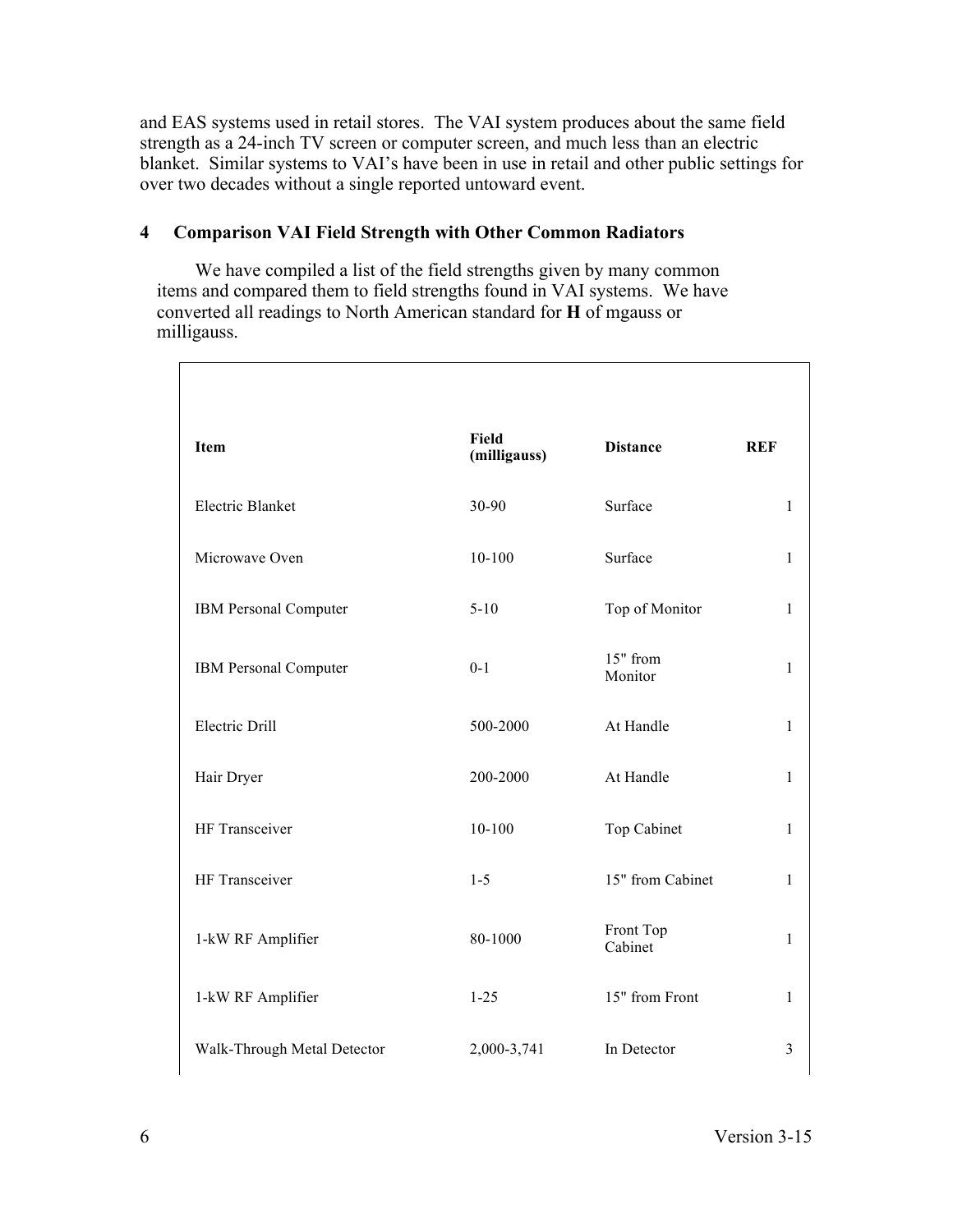| Hand-held                        | 50-76                                                                                                                                                                        | Next To Detector        |                |  |
|----------------------------------|------------------------------------------------------------------------------------------------------------------------------------------------------------------------------|-------------------------|----------------|--|
| Hand-held                        | 120                                                                                                                                                                          | Next To Detector        | $\overline{2}$ |  |
| Electronic Article Systems (EAS) | 5,000-13,384                                                                                                                                                                 | Next To Antenna         | $\overline{4}$ |  |
| <b>VAI RuBee System</b>          |                                                                                                                                                                              |                         |                |  |
| Visible Active Shelf             | 250-40                                                                                                                                                                       | Surface                 | $\overline{2}$ |  |
| Visible Shelf                    | $2 - 3$                                                                                                                                                                      | 12" from Front          | $\overline{2}$ |  |
| HiGain Directional Antenna       | 700                                                                                                                                                                          | Surface                 | 2              |  |
| HiGain Directional Antenna       | $5 - 10$                                                                                                                                                                     | 12"                     | $\overline{2}$ |  |
| HiGain Directional Antenna       | $2 - 3$                                                                                                                                                                      | 24"                     | $\overline{2}$ |  |
| LoGain Directional               | 15-30                                                                                                                                                                        | Surface                 | $\overline{2}$ |  |
| LoGain Directional               | $2 - 3$                                                                                                                                                                      | 12"                     | $\overline{2}$ |  |
| Floor Loop 24' Side              | $10 - 20$                                                                                                                                                                    | On Top of Loop          | $\overline{2}$ |  |
| Floor Loop 24' Side              | $2 - 3$                                                                                                                                                                      | 1 meter over<br>Surface | $\overline{2}$ |  |
| Source 1                         | Chapter 9 of the 1997 ARRL Handbook for Radio<br>Amateurs, Copyright © 1996, (ARRL RF Safety<br>Committee)                                                                   |                         |                |  |
| Source 2                         | Visible Assets Internal<br>Measurements                                                                                                                                      |                         |                |  |
| Source 3                         | Characterization of the magnetic fields around walk-<br>through and hand-held metal detectors. Boivin, W.,<br>Coletta, J., Kerr, L., Health Phys. 2003 May;<br>84(5):582-93. |                         |                |  |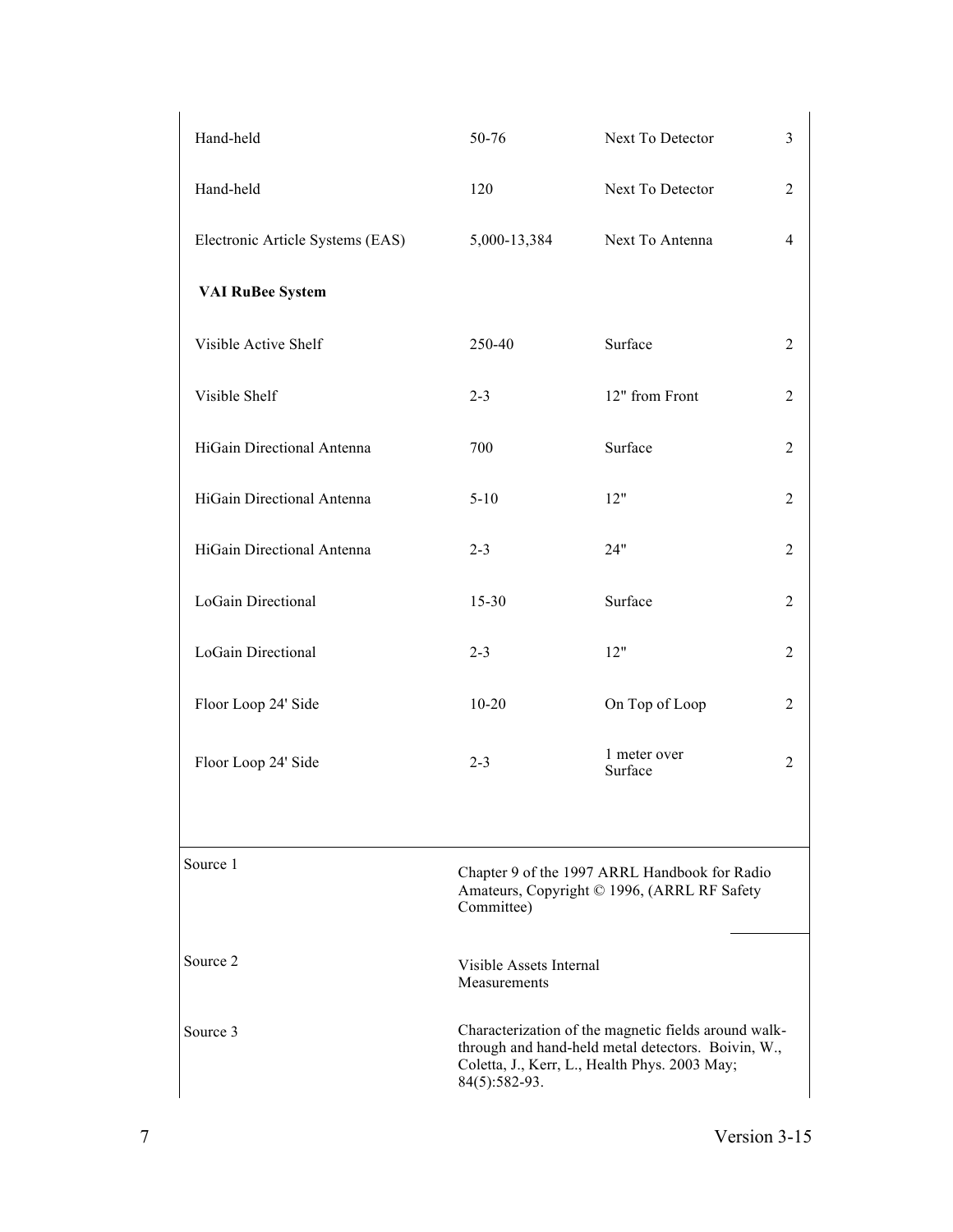

**Table 1** Field strength of various devices compared to VAI RuBee System.



On the left, is the 131 KHz field strength at one meter height over an area loop antenna with a diameter of 10 feet. The graph shows that the field varies between 1 and 2.7 mgauss. On the right, is the field strength for a directional loop antenna (2 feet x 1.5 feet) used in the active asset shelves. Distance is from the center of the loop. The measured maximum in direct contact with the loop is about 50 mgauss and drops rapidly at three feet to below 1 mgauss.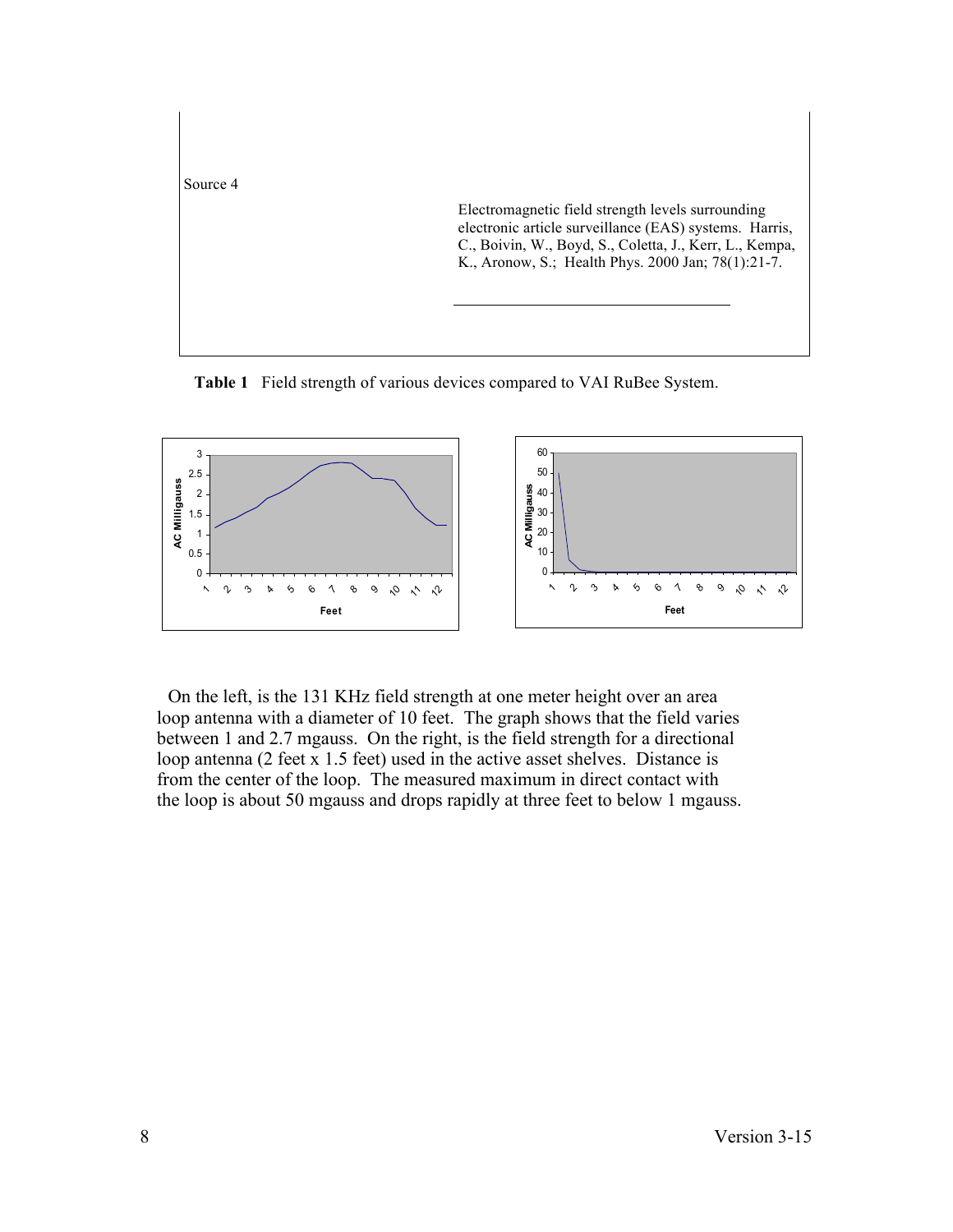

Graph adapted from **Table 1** plots - max/min of many devices on log scale. On the left is the VAI RuBee system.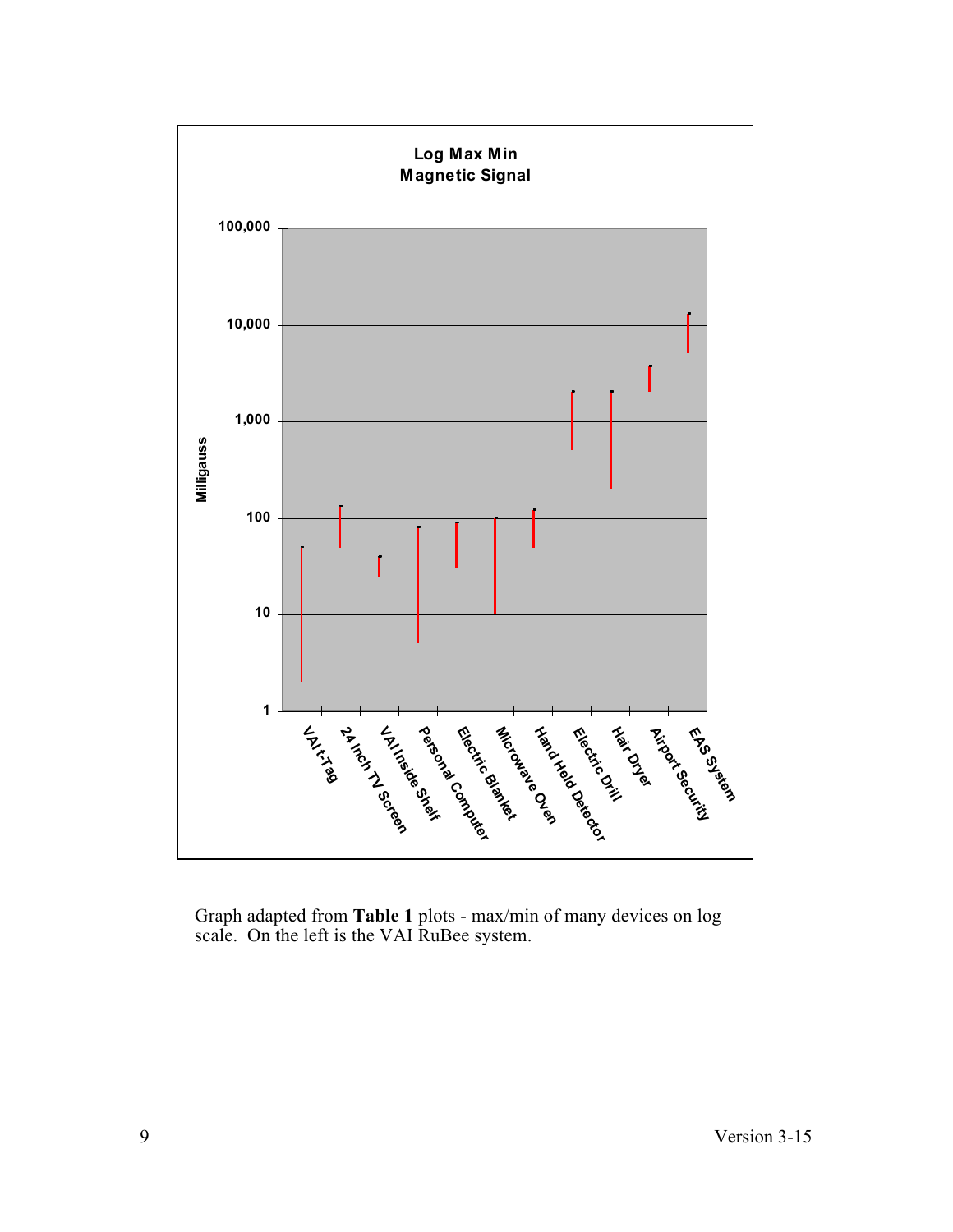### **5 Pacemaker and ICD Safety Issues**

The FDA issued an "informational" letter in September 1998 that suggested physicians warn pacemaker and ICD implant patients to be cautious near Electronic Article Systems' (EAS) antennas, as well as near airport metal detectors. This letter was based on what the FDA categorized as "very few" and minor reported incidents over the course of the last ten years.

In general, the manufacturers and other professional organizations recommend caution, but none believe or suggest that individuals are in any serious danger from these systems (see AHA guidance below) and many independent studies have shown that extremely high fields in the range of 20,000 mgauss or more are required to have any effect on implantable devices (see Hitchcock and Paterson, 1994; Harris et al., 2000; McIvor et al., 1998; Silny, 1998; Bovin et al., 2003; Frank, 2000; Hayes, 2000). The VAI RuBee system has many thousands of times less power than any airport security or EAS system and is 10,000 times below the levels suggested in the literature that might put an individual at risk.

Many of the implantable devices are programed using below 500 KHz Part 15 frequencies (e.g., Medtronic 147 KHz). However, the communications protocol used to program a unit is a proprietary protocol with an encrypted password and login at the start and an additional security word several bytes long linked to each block transmission, making it impossible to accidentally login and program the unit. Medtronic has assured the company that it is impossible to maliciously or accidentally re-program any implantable unit.

#### **American Heart Association Pacemaker Recommendation**

If you have an artificial pacemaker, be aware of your surroundings and the devices that may interfere with pulse generators:

#### **Home appliances**

CB radios, electric drills, electric blankets, electric shavers, ham radios, heating pads, metal detectors, microwave ovens, TV transmitters and remote control TV changers, in general, have **not** been shown to damage pacemaker pulse generators, change pacing rates or totally inhibit pacemaker output.

Several of these devices have a remote potential to cause interference by occasionally inhibiting a single beat. However, most people can continue to use these devices without significant worry about damage or interference with their pacemakers.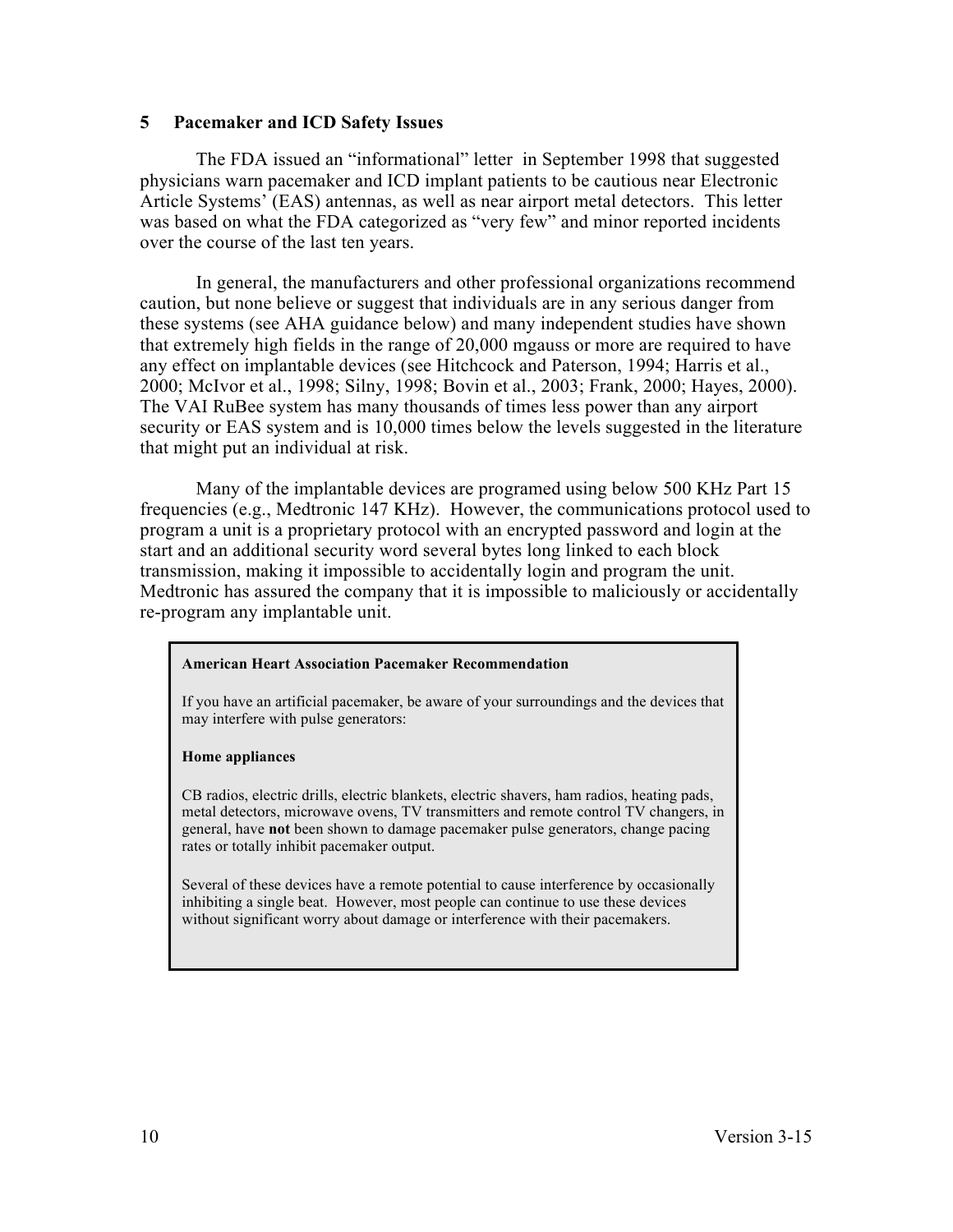# **6 Occupational Safety & Health Administration 29CFR 1910.97**

The Occupational Safety & Health Administration (OSHA) works under 29CFR 1910.97 and places upper limits on any RF radiator in the workplace. Much of 1910.97 relies on IEEE and ANSI C95 regulation. 29CFR1910.97 is currently a voluntary regulation and not enforcable in "General Industries".

For normal environmental conditions and for incidental electromagnetic energy of frequencies from 10 MHz to 100 GHz, the radiation protection guide is 10 mW/cm<sup>2</sup> (milliwatt per square centimeter), as averaged over any possible 0.1-hour period. This means the following:

- Power density: 10 mW/cm<sup>2</sup> for periods of 0.1-hour or more.
- Energy density: 1 mWhr./cm<sup>2</sup> (milliwatt hour per square centimeter) during any 0.1-hour period.

The regulations do not include restrictions near 131 Khz, presumably because the Specfic Absorption Rate (SAR) curves (see below) show little absorption at these frequencies. The Maximum Permissible Exposure (MPE) also show high safety values for 131Khz (300 times higher for 13.56Mhz, and 1,000 times higher for 915 Mhz). This means that power may be nearly 1,000 times greater at these low frequncies under 1910.97 and C95 before OSHA considers what might be a health risk.



Two figures on left taken from OSHA presented Power Point; **Non-Ionizing Radiation: Standards and Regulations; Bob Curtis, OSHA Salt Lake Technical Center; October 2002.**

Note: Red arrows added by VAI.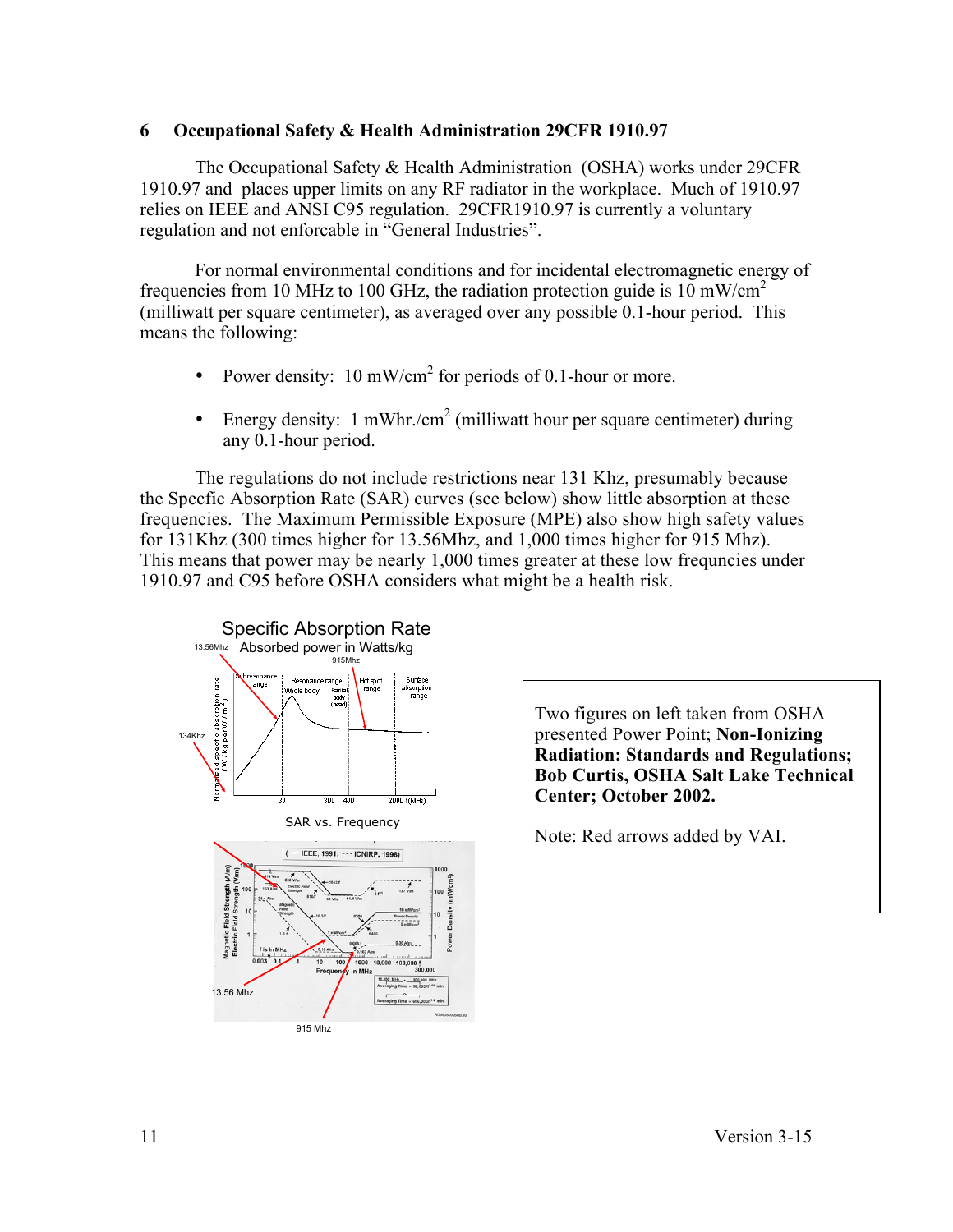### **7 Rubee Power Measurements and Summary**

A standard ranger antenna using Blaster 10 was used to measure both E and H fields as a function of distance. The E graphs shown below include red lines representing the danger levels for cataract formation, as well as the OSHA limits discussed in Section 6 above and the ANSI C95 for 131 Khz. The Y axis is a log scale. It is clear that the maximum RuBee power levels produced by a standard configuration are many orders of magnitude below these limits. The measured maximum E field is actually about 40 nano-watts.

The lower graph shows the H field as a function of distance from the same ranger antenna. The red lines show the level in mgauss for EAS portals found at many retail stores (5,000 mgauss), as well as the level that has been reported in literature that may affect unipolar pacemakers (1,200 mgauss). The typical bipolar pacemaker (most common today) is 20,000 mgauss and is not shown on the graph. These values are shown in the table on the following page. Again, the maximum RuBee field is significantly below any of the known safety limits. In most cases, exposure is at least a meter or more away from the antenna.



### **E Field RuBee P1902.1**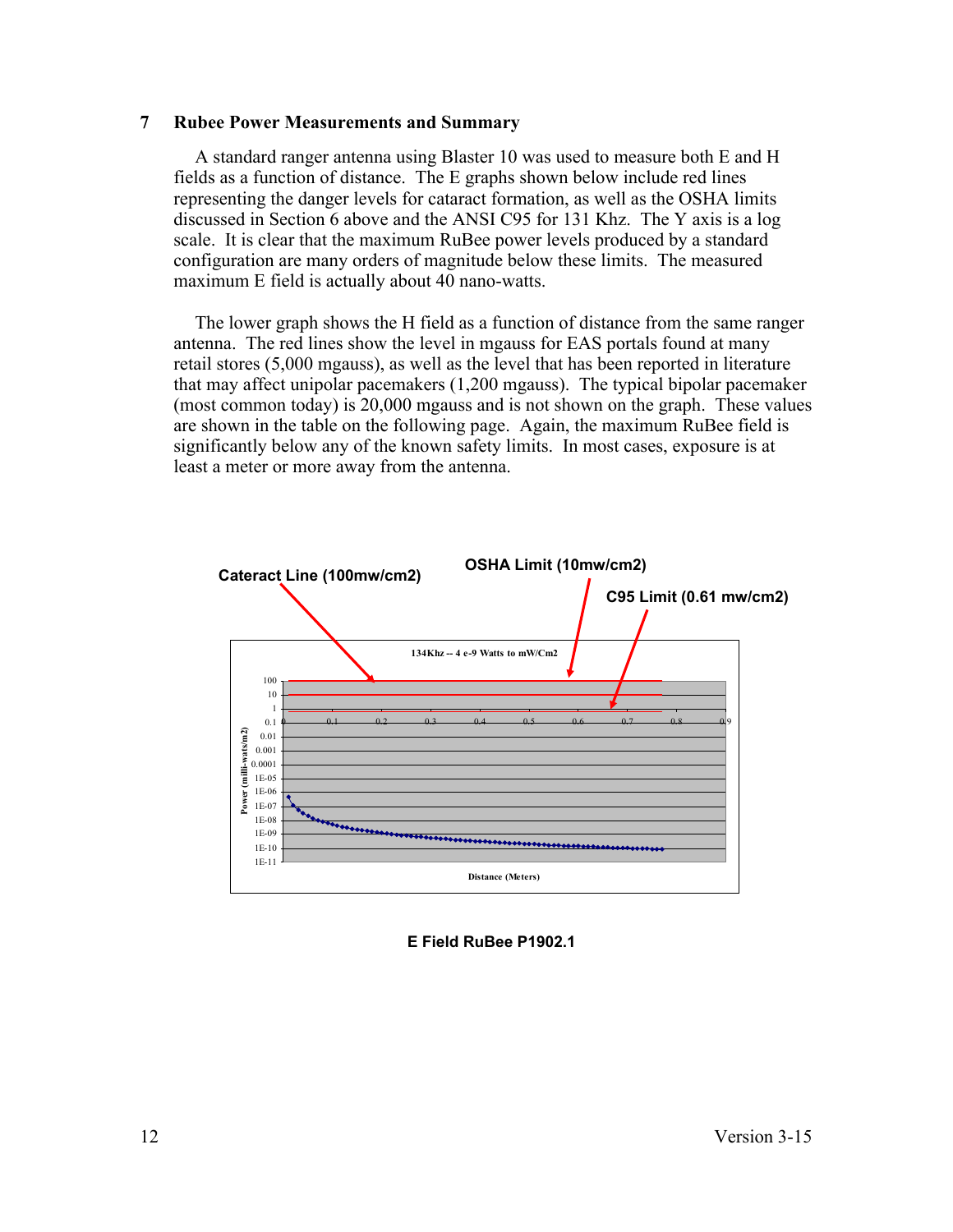

**H Field RuBee P1902.1**

Table 2.- Electromagnetic Interference Levels Capable of Pacemaker Interference in Work Environments

| Sensitivity | Atrial*  |         | Ventricular* |         |
|-------------|----------|---------|--------------|---------|
| setting, mV | Unipolar | Bipolar | Unipolar     | Bipolar |
| 0.5         | 4,509    | 17,984  | 1,720        | 14,240  |
| 0.75        | 5,744    | 20,000  | NA.          | NA.     |
| 1.0         | 7,679    | 20,000  | 4,705        | 18,100  |
| 1.5         | 10,143   | 20,000  | NA.          | ΝA      |
| 2.0         | 11,790   | 20,000  | 7,454        | 19,630  |
| 3.0         | 15,034   | 20,000  | 10,003       | 20,000  |

NA, not available.

\*Values in milligauss units.

From Hayes D.L. & Strathmore N.F., Electromagnetic Interference with Implantable Devices. In "Clinical Cardiac Pacing and Defibrillation." Second Edition. Edited by K.A. Ellenbogen, G.N. Kay, B.L. Wilkoff. Philadelphia, W.B. Saunders Company, 2000, pp. 939-952.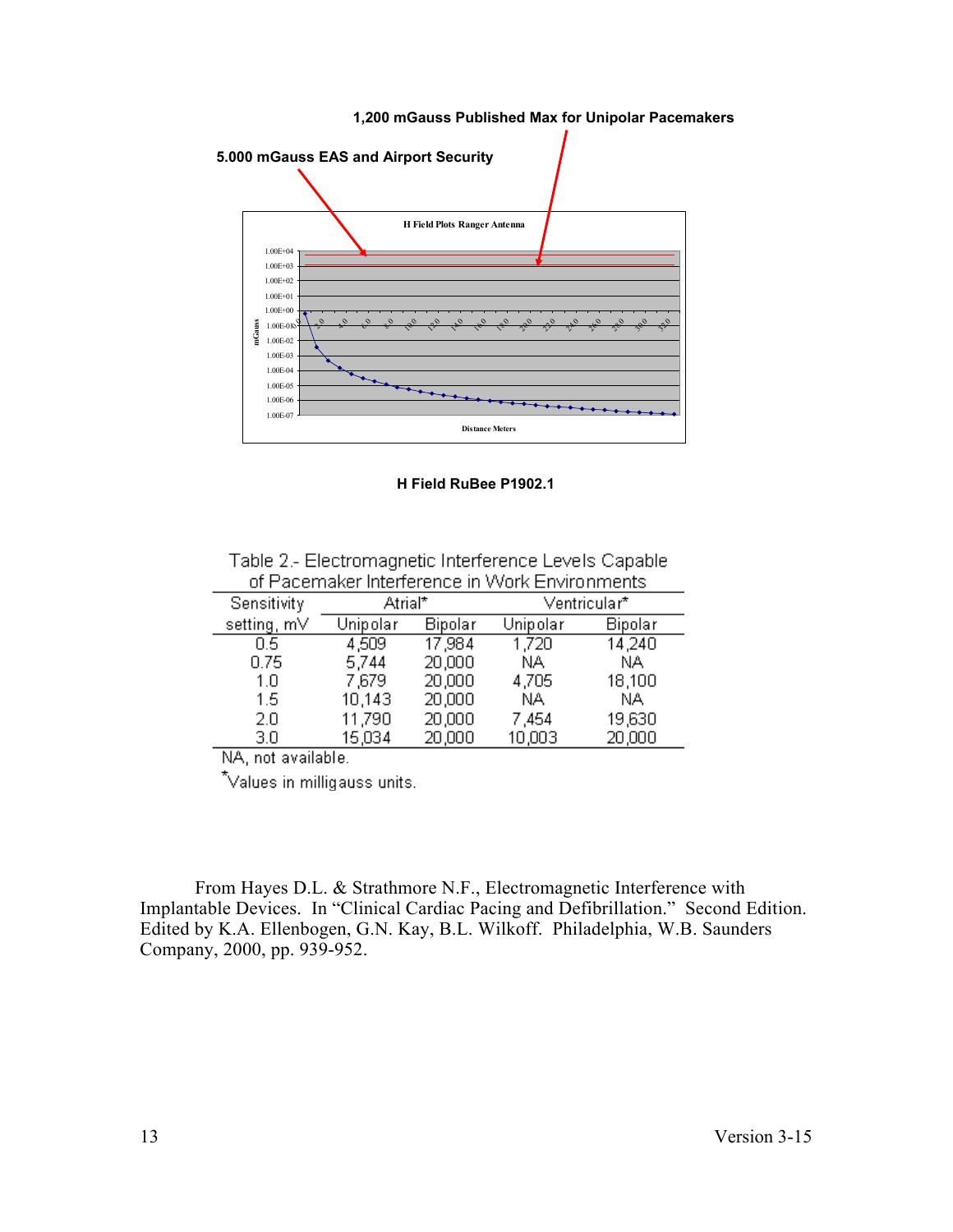# **8 Bibliography**

- Astridge, P.S., Kaye, G.C., Whitworth, S., Kelly, P., Camm, A.J., & Perrins, E.J. "The Response of Implanted Dual Chamber Pacemakers to 50 Hz Extraneous Electrical Interference." *Pacing Clin Electrophysiol* 16:1966-1974,1993.
- "Biological Effects and Exposure Criteria for Radiofrequency Electromagnetic Fields." NCRP Report No. 86 (Bethesda, MD: National Council on Radiation Protection and Measurements, 1986).
- Boivin, W., Coletta, J., & Kerr, L. "Characterization of the Magnetic Fields Around Walk-Through and Hand-Held Metal Detectors." *Health Phys.* 2003, May 84(5): 582-93.
- Cleveland, F. & Athey, T.W. "Specific Absorption Rate (SAR) in Models of the Human Head Exposed to Hand-Held UHF Portable Radios", *Bioelectromagnetics,* 1989; 10:173-186.
- Cleveland, F., Mantiply, E.D., & West, T.L. "Measurements of Environmental Electromagnetic Fields Created by Amateur Radio Stations", presented at the 13th Annual Meeting of the Bioelectromagnetics Society, Salt Lake City, Utah, June 1991.
- "EMF in Your Environment" The Environmental Protection Agency publishes a free consumer-level booklet entitled, "Document 402-R-92-008", dated December 1992.
- Frank, R. "Behavior of 20 Pacemakers as Patients Pass Through Two Models of Theft-Detection Doors", *Ann Cardiol Angeiol* (Paris) 2000, Jun 49 (3):187-97.
- Guy, A.W. & Chou, C.K. "Thermograph Determination of SAR in Human Models Exposed to UHF Mobile Antenna Fields." Paper F-6, Third Annual Conference, Bioelectromagnetics Society, Washington, D.C., Aug 9-12, 1981.
- Hayes, D.L. & Strathmore, N.F. "Electromagnetic Interference with Implantable Devices." *Clinical Cardiac Pacing and Defibrillation*, Second Edition. Edited by K. A. Ellenbogen, G.N. Kay, B.L. Wilkoff. Philadelphia, W.B. Saunders Company, 2000, pp. 939-952.
- Harris, C., Bovin, W., Boyd, S., Coletta, J., Kerr, L., Kempa, K., & Aronow, S., "Electromagnetic Field Strength Levels Surrounding Electronic Article Surveillance (EAS) Systems." *Health Phys*. 2000 Jan; 78(1) 21-7.
- Hitchcock, R.T., Patterson R. M. *Radio-Frequency and ELF Electromagnetic Energies.* John Wiely & Sons Inc., 1994, p. 541.